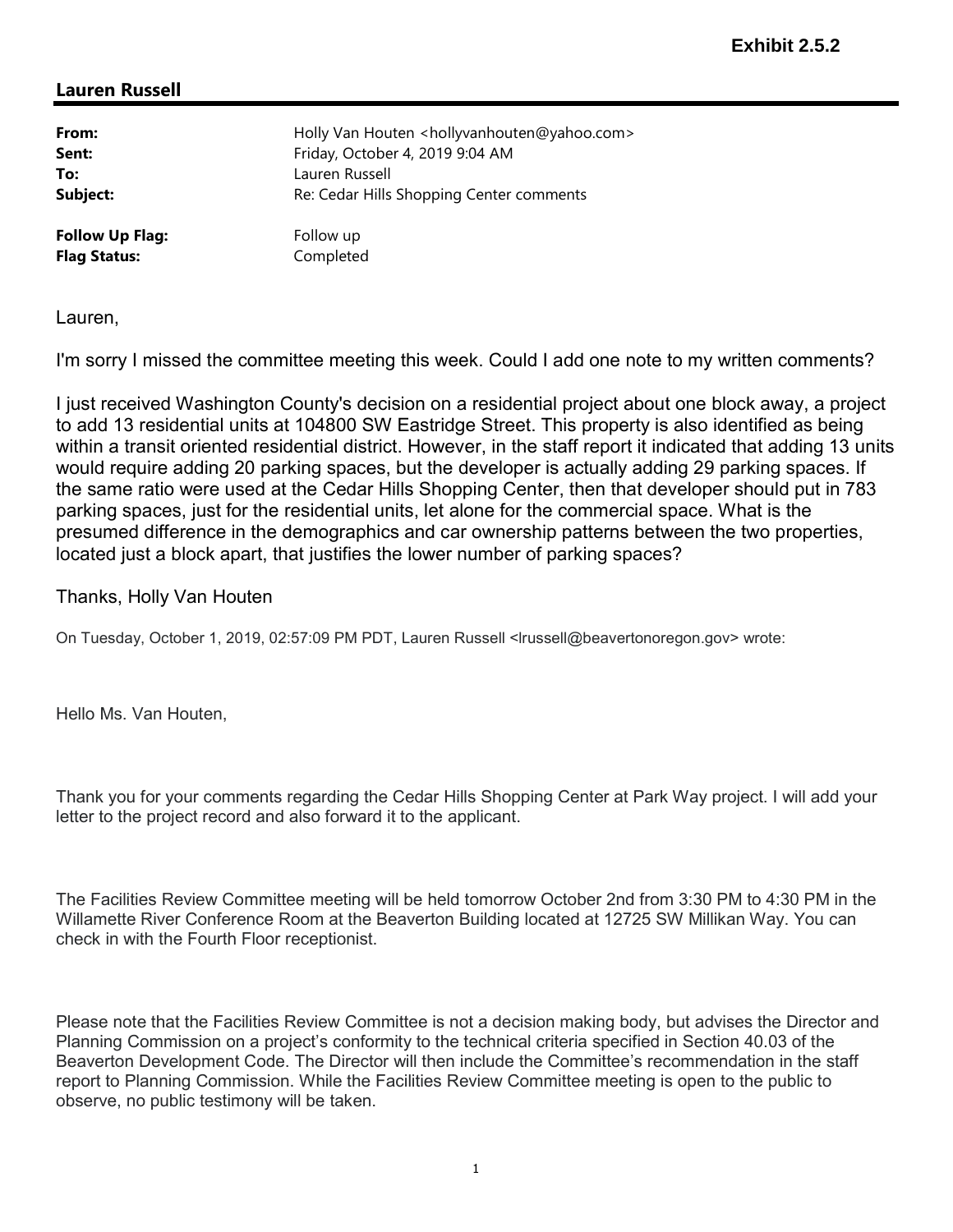## **Exhibit 2.5.2**

Your letter will be provided to the Planning Commission as part of the project record and you are also welcome to attend the October 23rd hearing to testify directly before the Planning Commission. The staff report will be made available for review on October 16th.

Thank you,

## Lauren Russell, AICP

Associate Planner | Community Development

City of Beaverton | 12725 SW Millikan Way

PO Box 4755 | Beaverton, OR 97076

p: 503-526-3718 | www.beavertonoregon.gov



From: Holly Van Houten <hollyvanhouten@yahoo.com> Sent: Tuesday, October 1, 2019 10:53 AM To: Sierra Peterson <speterson@beavertonoregon.gov>; Lauren Russell <lrussell@beavertonoregon.gov> Subject: Cedar Hills Shopping Center comments

Please see my attached comments on this proposed project and requests for information to be included in the staff report.

I have already spent far too much time on this, but if I have a chance, I may attend the Facilities Committee meeting tomorrow. Can you please let me know the time and place of that meeting? The public notice didn't make that clear. Also, a copy of the agenda so I might know when the item would be discussed if there are more than one item?

Thank you. If you would like to discuss any of this, I can be reached by phone at 415-717-0356.